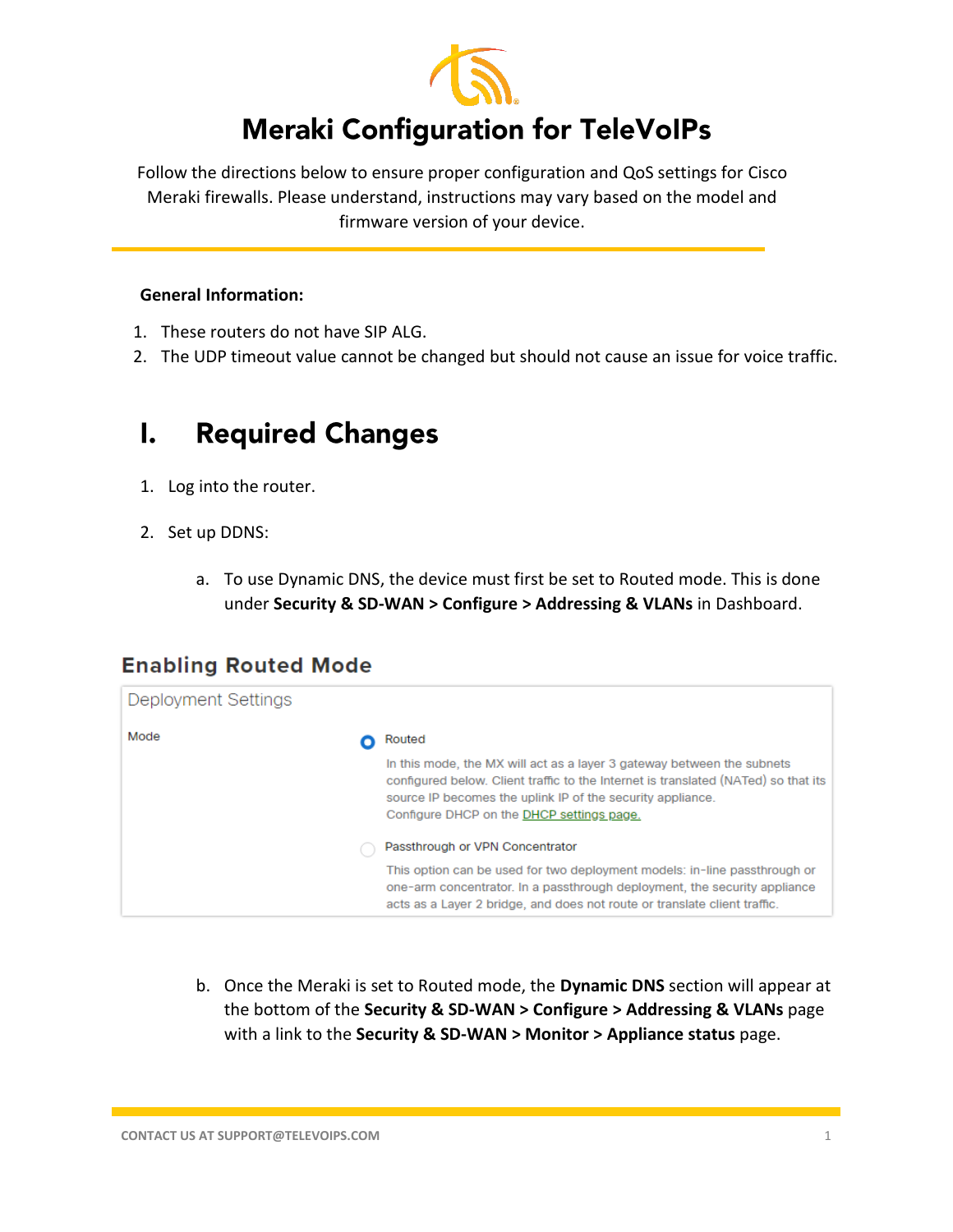- 3. Enable Dynamic DNS:
	- a. Once on the **Security & SD-WAN > Monitor > Appliance status** page, select the pencil icon next to **Hostname**, located between the **WAN IP** and **Serial Number** on the left of the page.

| <b>WARM SPARE</b>                 |  |
|-----------------------------------|--|
| Configure warm spare              |  |
| WAN 1                             |  |
| <b>Active</b>                     |  |
|                                   |  |
| WAN 2                             |  |
| Not connected                     |  |
| <b>HOSTNAME</b><br>.dynamic-m.com |  |
| <b>SERIAL NUMBER</b><br>Q2PN-I    |  |

b. A dialog box will appear for configuring Dynamic DNS. Select **Enabled** in the dialog box and enter a public domain name if necessary, then select **Update**.

| Automatic<br>Registration | <b>Enabled</b><br><b>Disabled</b>                                     |
|---------------------------|-----------------------------------------------------------------------|
| Public domain             | mx60                                                                  |
| name                      | The security appliance is reachable at the<br>following domain names: |
|                           | mx60-bjvgggbknd.dynamic-m.com                                         |
|                           | mx60-bjvqggbknd-1.dynamic-m.com                                       |
|                           | mx60-bjvqggbknd-2.dynamic-m.com                                       |

Cancel Update